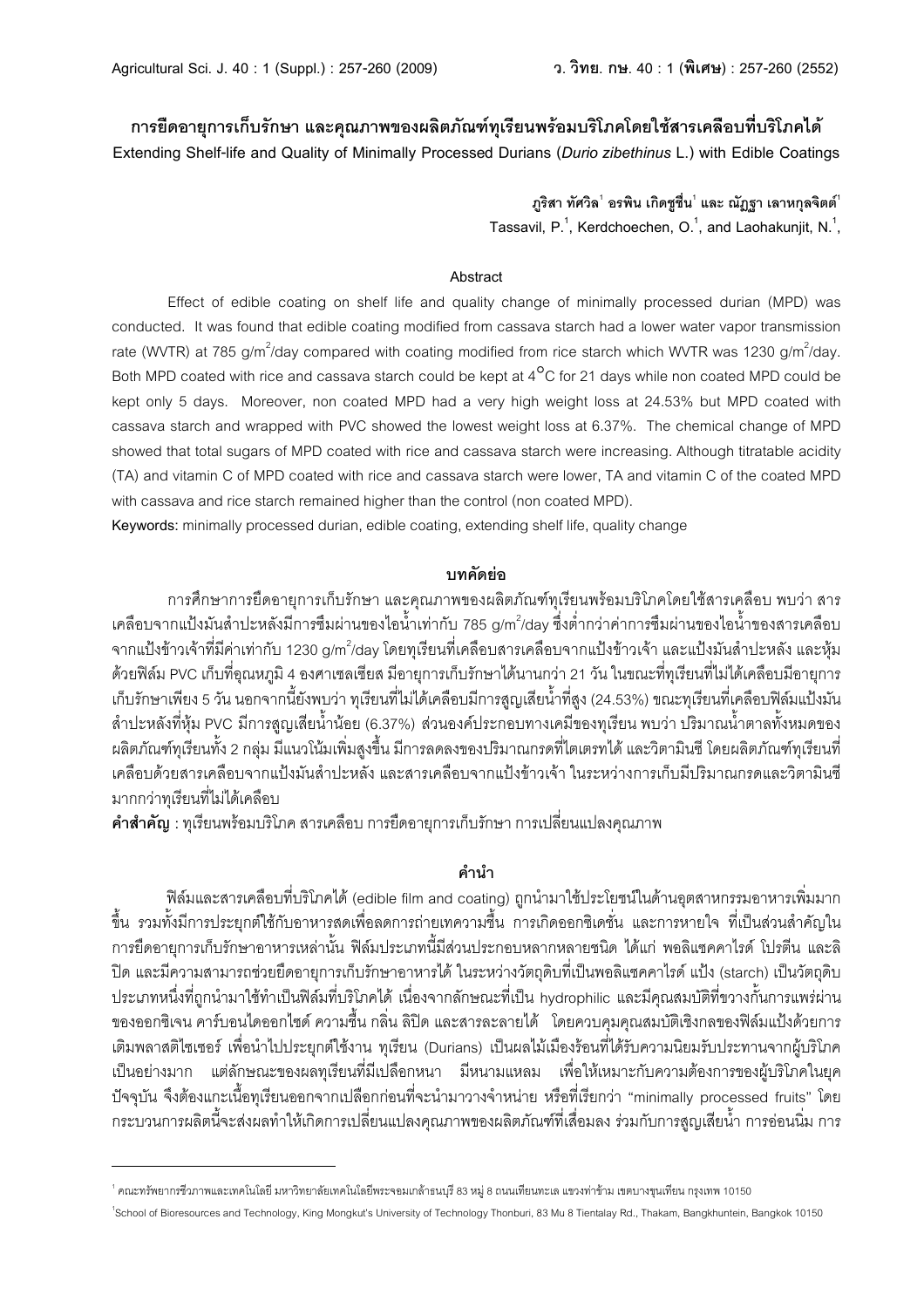ปนเปื้อนของจุลินทรีย์ การเพิ่มขึ้นของอัตราการหายใจและเอทิลีน ซึ่งอัตราการหายใจของผลิตภัณฑ์นี้จะเพิ่มขึ้นถึง 1.2-7.0 เท่า และการเกิดสีน้ำตาลที่บริเวณผิวหน้าที่ถูกตัดของผลิตภัณฑ์ ทำให้ผลิตภัณฑ์พร้อมบริโภคกลายเป็นผลิตภัณฑ์ที่เน่าเสียได้ ้ง่ายมาก ดังนั้นเพื่อลดการสูญเสียของผลิตภัณฑ์นี้ จึงทำการทดลองโดยประยุกต์ใช้ฟิล์มแป้งนำมาเคลือบผลิตภัณฑ์ทุเรียน ้พร้อมบริโภค และศึกษาการเปลี่ยนแปลงชีวเคมีและกายภาพของผลิตภัณฑ์นี้

# อปกรณ์และวิธีการ

ี<br>การเตรียมฟิล์มที่บริโภคได้และการเคลือบ: ฟิล์มแป้ง นำแป้งข้าวเจ้า (rice starch:RS) และแป้งมันสำปะหลัง (cassava starch: CS) 5% โดยน้ำหนัก มาละลายในน้ำ แล้วนำให้เป็นเจล เติมสารซอร์บิทอล 30% เป็นพลาสติไซเซอร์ และ ทำการศึกษาคุณสมบัติของฟิล์มที่บริโภคได้ วิเคราะห์พารามิเตอร์ดังนี้ คือ ความหนาของฟิล์ม โดยใช้ micrometer (Fisher Scienific, Pittsburgh,PA) การต้านทานแรงตึงขาด (tensile strength: TS) และ การยืดตัว (elongation) ทดสอบโดยเครื่อง Instron Universal Testing Machine Model 1000 (ASTM standard D-882) การซึมผ่านของไอน้ำ (water vapor permeability; WVTR) โดยใช้ ASTM E96-80 (ASTM, 1990) การซึมผ่านของก๊าซ (gas permeability) โดยใช้ ASTM D1434-82 และทดสอบการละลาย (film solubility) (Shih, 1996) ส่วนฟิล์ม Sucrose fatty acid (SE) ใช้สารละลาย 0.5% โดย ปริมาตร ละลายในน้ำกลั่น แล้วนำสารละลายฟิล์มมาเคลือบเนื้อทุเรียนแกะเปลือกโดยวิธีการจุ่ม โดยผลิตภัณฑ์ที่เคลือบด้วย น้ำกลั่นเป็นตัว control การเก็บรักษาผลิตภัณฑ์ทุเรียนเคลือบฟิล์ม (control, SE, CS และ RS) โดยแบ่งผลิตภัณฑ์ทุเรียน ้เคลื่อบฟิล์มแต่ละชนิดเป็น 2 กลุ่ม (แบบหุ้มและไม่หุ้มพลาสติกใส) และเก็บรักษาที่อุณหภูมิ 4 องศาเซลเซียส ในระหว่างการ ้<br>เก็บรักษานำผลิตภัณฑ์มาวิเคราะห์องค์ประกอบทางเคมี ได้แก่ น้ำตาลโดยรวม (total sugar: TS) ดัดแปลงจาก Dubois *et al*., 1956 กรดที่ไตเตรทได้ (titratable acidity: TA) ปริมาณวิตามินซี (vitamin C content) โดยวิธี 2,6-dichlorophenol indophenol titrimetric method (AOAC, 1995) และปริมาณฟื้นอลโดยรวม (total phenol) โดยวิธี Folin-Ciocauteau method และการเปลี่ยนแปลงทางกายภาพ (weight loss)

## ผลและวิจารณ์

ี คุณสมบัติของฟิล์มแป้งทั้ง 2 ชนิด (Table 1) พบว่าฟิล์มแป้งมันสำปะหลังมีค่าการซึมผ่านของน้ำและออกซิเจนรวม ้ทั้งมีค่าการต้านทานแรงตึงขาดต่ำ แต่มีการยืดตัวของฟิล์มที่ดีกว่าฟิล์มแป้งข้าวเจ้า และสามารถละลายในน้ำได้ทั้งหมด เมื่อนำ ฟิล์มแป้งและ SE มาเคลือบผลิตภัณฑ์ทุเรียน และเก็บรักษาที่อุณหภูมิ 4 °C เปรียบเทียบกับ control พบว่า ทุเรียนที่เคลือบ ้ด้วยฟิล์ม (7 วัน) มีอายุการเก็บรักษานานกว่า control (5 วัน เนื่องจากวันที่ 7 พบเชื้อราขึ้นที่เนื้อทุเรียน) สำหรับกลุ่มที่ไม่ได้หุ้ม ี่ฟิล์มพลาสติก ส่วนกลุ่มที่หุ้มด้วยพลาสติกฟิล์ม สามารถเก็บได้นาน 21 วัน เพราะว่าพลาสติกฟิล์มช่วยป้องกันจากความ เสียหายเชิงกลของผลิตภัณฑ์เป็นพิเศษ ในหมู่พลาสติกฟิล์ม พอลิไวนิลคลอไรด์ และพอลิโพรไพลีน มักถูกนำมาใช้เป็นบรรจุ ้ภัณฑ์สำหรับผักและผลไม้อยู่เสมอ (Kader และ Watkins, 2000)

| Coating formulation      | Thickness<br>(mm) | Tensile<br>strength<br>(Kg force/<br>mm <sup>2</sup> | Elongation (%) | <b>WVTR</b><br>$(g/m^2/day)$ | <b>OTR</b><br>(cm <sup>3</sup> /m <sup>2</sup> /d Bar) | Solubility<br>(%) |
|--------------------------|-------------------|------------------------------------------------------|----------------|------------------------------|--------------------------------------------------------|-------------------|
| Cassava +<br>30%sorbitol | 0.063             | 1.77                                                 | 10.1           | 785                          | 0.60                                                   | 100               |
| $Rice + 30\%$ sorbitol   | 0.11              | 55.2                                                 | 8.1            | 1230                         | 10.4                                                   | 25.2              |

Table 1 Properties of cassava starch and rice starch film

ในระหว่างการเก็บรักษาพบว่า มีการสณเสียน้ำของผลิตภัณฑ์ทเรียนเคลื่อบเกิดขึ้น (Figure 1) โดยทเรียนที่ไม่ได้เคลื่อบฟิล์มมี ปริมาณการสูญเสียน้ำที่เพิ่มขึ้นมากกว่าทุเรียนที่เคลือบฟิล์มที่บริโภคได้ ซึ่งสอดคล้องกับการทดลองของ Ayranci และ Tunc (2004) ที่ใช้ฟิล์มที่บริโภคได้เคลือบผักและผลไม้ ซึ่งสารเคลือบส่งผลทำให้ผักและผลไม้มีเปอร์เซ็นต์การสูญเสียน้ำน้อยลงเมื่อ ู<br>เปรียบเทียบกับผักและผลไม้ที่ไม่ได้เคลือบ เพราะว่าสารเคลือบที่บริโภคได้นั้นมีคุณสมบัติกั้นขวางการเคลื่อนที่ของออกซิเจน ี คาร์บอนไดออกไซด์ ความขึ้น และสารละลาย ด้วยเหตุนี้จึงสามารถการลดอัตราการหายใจ การสูญเสียน้ำ (Park, 1999) และ เมื่อใช้ฟิล์มพอลิไวนิลคลอไรด์ร่วมกับฟิล์มที่บริโภคได้ สามารถช่วยลดการสูญเสียน้ำของผลิตภัณฑ์ได้ดียิ่งขึ้น โดยเฉพาะ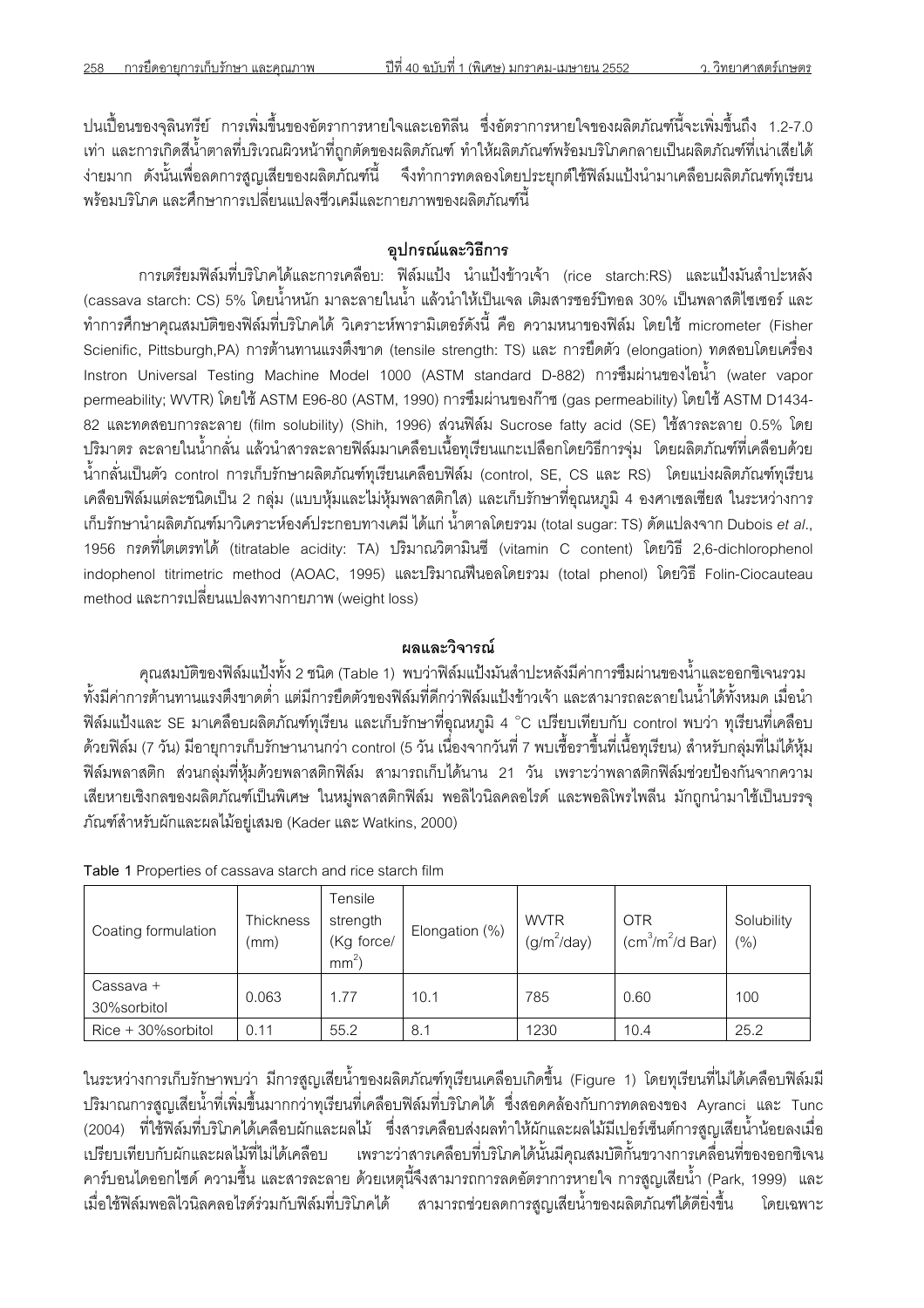นลิตภัณฑ์ทุเรียนที่เคลือบฟิล์มแป้งมันสำปะหลังมีการสูญเสียน้ำเพียง 6.37% เช่นเดียวกับการทดลองของ Sonia *et al*. (2007) ี ที่ใช้ฟิล์มที่บริโภคได้ร่วมกับฟิล์มพอลีไวนิลคลอไรด์ในการเก็บรักษาต้นอ่อนของผัก ปรากฦว่าบรรจุภัณฑ์ที่หุ้มด้วยฟิล์มพลาสติก ้ มีการลดลงน้ำหนักน้อยมากทั้งที่เคลือบและไม่ได้เคลือบที่บริโภคได้ในช่วงแรกของการเก็บรักษา แต่เมื่อระยะเวลาการเก็บรักษา นานขึ้นการสณเสียน้ำก็จะเพิ่มมากขึ้น ส่วนองค์ประกอบทางเคมีที่วิเคราะห์ พบปริมาณน้ำตาลโดยรวมที่เพิ่มขึ้นในทกชนิดของ ี ผลิตภัณฑ์ทุเรียนเคลือบ แต่ผลิตภัณฑ์ทุเรียนเคลือบ SE แบบไม่หุ้ม PVC มีปริมาณลดลง น่าจะเกิดขึ้นจากทุเรียนเป็นผลไม้ ^7F@IR climacteric ]FVSก67@JNeVK9dTK>L^7NV6HTd`6O6EaECLก67@กAB@กSe;[ b9eL^7NV6HTd`6O6ERSe@JNeVK9dT@กN=]6กก67ZE6;OC[K>L แป้ง กลายเป็นน้ำตาลกลูโคส และฟรุกโตสกับซูโครส แต่ถ้าเก็บรักษาผลไม้ชนิดนี้ไว้ที่อุณหภูมิเย็นเป็นเวลานาน จะทำให้ปริมาณ ี น้ำตาลทั้ง 3 ชนิดลดลง (จริงแท้, 2544) ดังเช่นในทเรียนเคลือบฟิล์ม CS ที่มีปริมาณ TS ลดลงเมื่อสิ้นสดการเก็บรักษา

**Figure 1** Effect of edible coatings and polyvinylchloride films on weight loss (%) of minimally processed durians



during storage at 4 C for 21 days

ี แบบห้ม PVC เป็นระยะเวลานาน 21 วัน โดยที่ฟิล์มที่บริโภคได้และพลาสติก PVC มีผลต่อการเปลี่ยนแปลงปริมาณ TS ้ เนื่องจากกระบวนการหายใจของผลิตภัณฑ์การลดลงของปริมาณกรดที่ไตเตรทได้ของผลิตภัณฑ์ทุเรียนเคลือบ (Table 2) ้เนื่องจากกรดอินทรีย์เป็นสารตั้งต้นลำหรับปฏิกิริยาเอนไซม์ของกระบวนการหายใจ ที่เป็นผลให้เกิดการลดลงของปริมาณกรด ขณะทุเรียนเคลือบฟิล์ม CS และฟิล์ม RS มีปริมาณใกล้เคียงกับผลิตภัณฑ์ทุเรียนหลังเคลือบเป็นเพราะว่า คุณสมบัติของฟิล์ม .เกี่ยวกับการซึมผ่านของก๊าซ ซึ่งสอดคล้องกับการทดลองของ Yaman และ Bayoindirli (2002) ที่กล่าวว่าการเคลือบผิวผลไม้ด้วย สารเคลือบเป็นการลดอัตราการหายใจ เป็นผลทำให้ชะลอการเสื่อมสลายของกรดอินทรีย์ สำหรับผลิตภัณฑ์ทุเรียนเคลือบที่หุ้ม

|  | Table 2 Titratable and ascorbic acid analysis of minimally processed durians wrapped with no-PVC and PVC |
|--|----------------------------------------------------------------------------------------------------------|
|  |                                                                                                          |

|           | Total sugar (mg/g FW) |                    |                            | Titratable acidity (%) |                    |                            | Ascorbic acid (mg/100ml) |                    |                             |
|-----------|-----------------------|--------------------|----------------------------|------------------------|--------------------|----------------------------|--------------------------|--------------------|-----------------------------|
| Coating   | Initial<br>content    | No-PVC<br>(7 days) | <b>PVC</b><br>(21<br>days) | Initial<br>content     | No-PVC<br>(7 days) | <b>PVC</b><br>(21<br>days) | Initial<br>content       | No-PVC<br>(7 days) | <b>PVC</b><br>(21)<br>days) |
| Control   | 47.10                 | nd                 | 60.00                      | 0.50                   | nd                 | 0.39                       | 45.5                     | nd                 | 21.20                       |
| <b>SE</b> | 69.80                 | 56.60              | 91.90                      | 0.54                   | 0.48               | 0.18                       | 43.1                     | 24.0               | 21.30                       |
| <b>CS</b> | 70.50                 | 77.60              | 71.40                      | 0.44                   | 0.53               | 0.30                       | 45.8                     | 31.7               | 22.20                       |
| <b>RS</b> | 71.00                 | 80.00              | 87.40                      | 0.52                   | 0.56               | 0.33                       | 43.1                     | 23.2               | 21.50                       |

 $nd = no data$